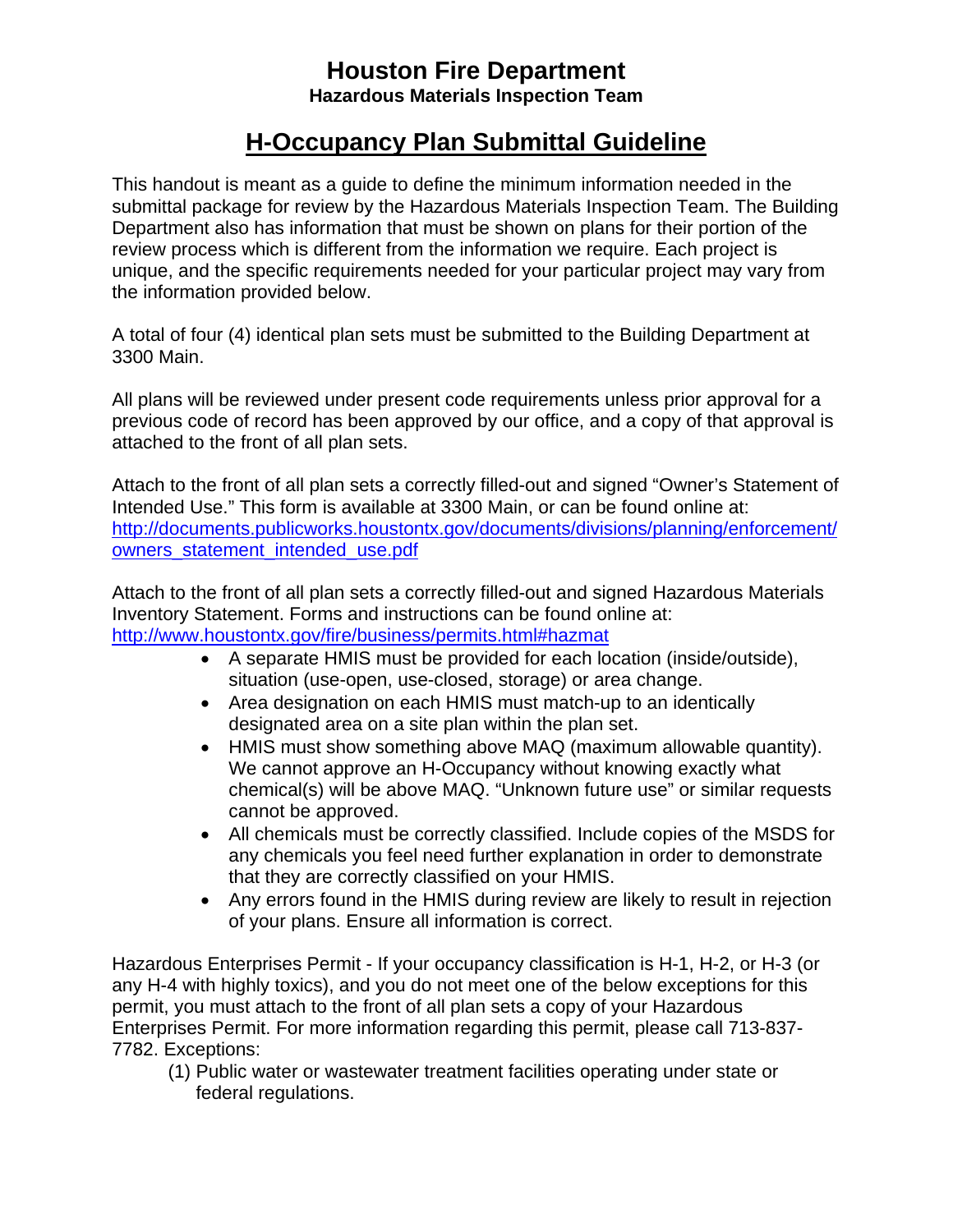- (2) Hospital or college/university research labs up to 500 sq. ft. each, classified as H-2, H-3 or H-4, with an aggregate maximum area of 10 % on each floor.
- (3) Areas containing fuel storage for generators and fire pumps.

Required information within plan set:

- $\circ$  Show surrounding streets, property lines, buildings, and all applicable dimensions. Print on plans height of project building from ground to highest peak.
- $\circ$  Clearly mark on plans fire apparatus access roadway(s). Mark all applicable dimensions. Ensure that an aerial access roadway is provided if applicable. Our minimum acceptable turning radius is 28 ft.
- o Print on plans roadway will support a load of 90,000 lbs. and is all-weather concrete or asphalt. Engineering stamp required. (Not required for public roads.)
- o Mark location of fire hydrant(s) on plans. Hydrant(s) must be located a code compliant distance from project. Also, Hydrant(s) must be no further than 15 feet in distance from the edge of a fire apparatus access roadway, and be no closer to the building than 40 feet.
- o Print on plans adjacent to hydrant(s) the G.P.M. flow at 20 P.S.I. residual pressure. Flow test (showing date of test and complete flow test results) must be attached to front of each plan set, or scanned into and incorporated into the plans. Show all calculations.
- o Show on plans any fences, gates, or other possible outdoor obstructions to the fire apparatus access roadway(s). Must have 911 keybox at gate(s), or state on plans that gate(s) are never locked.
- o Show location of fire department connection (FDC).
- o Print sprinkler design on plans, including actual density and design area. The minimum acceptable design criteria is:
	- Flammable/Combustible liquids in open use = Extra Hazard Group 2
	- Flammable/Combustible liquids in storage = Extra Hazard Group 1
	- All others = Ordinary Hazard Group 2, with a minimum design area of 3,000 square feet .
- o Show that ventilation meets requirements for 2704.3, including all 7 requirements of 2704.3.1.
- o Show that emergency alarm meets the requirements in 2704.9.
- o Statement must appear on plans that emergency alarm is supervised per section 2704.10 (alarm monitoring must be from a UL-listed central station; monitoring only by a constantly attended on-site location is not allowed) and has a distinctively different sound than building fire alarm.
- o Plans must show spill control/secondary containment, if applicable. Show all calculations.
- o If smoke/heat vents are required, include spec. sheet for the model of vents installed, and clearly show on plans full code compliance with all smoke/heat vent issues.
- o Show on plans standby or emergency power.
- o Show on plans panic hardware on doors for H-1, H-2 and H-3.
- o Show compliance for means of egress and exit access travel distances.
- o Show hourly rating of H-Occupancy walls.